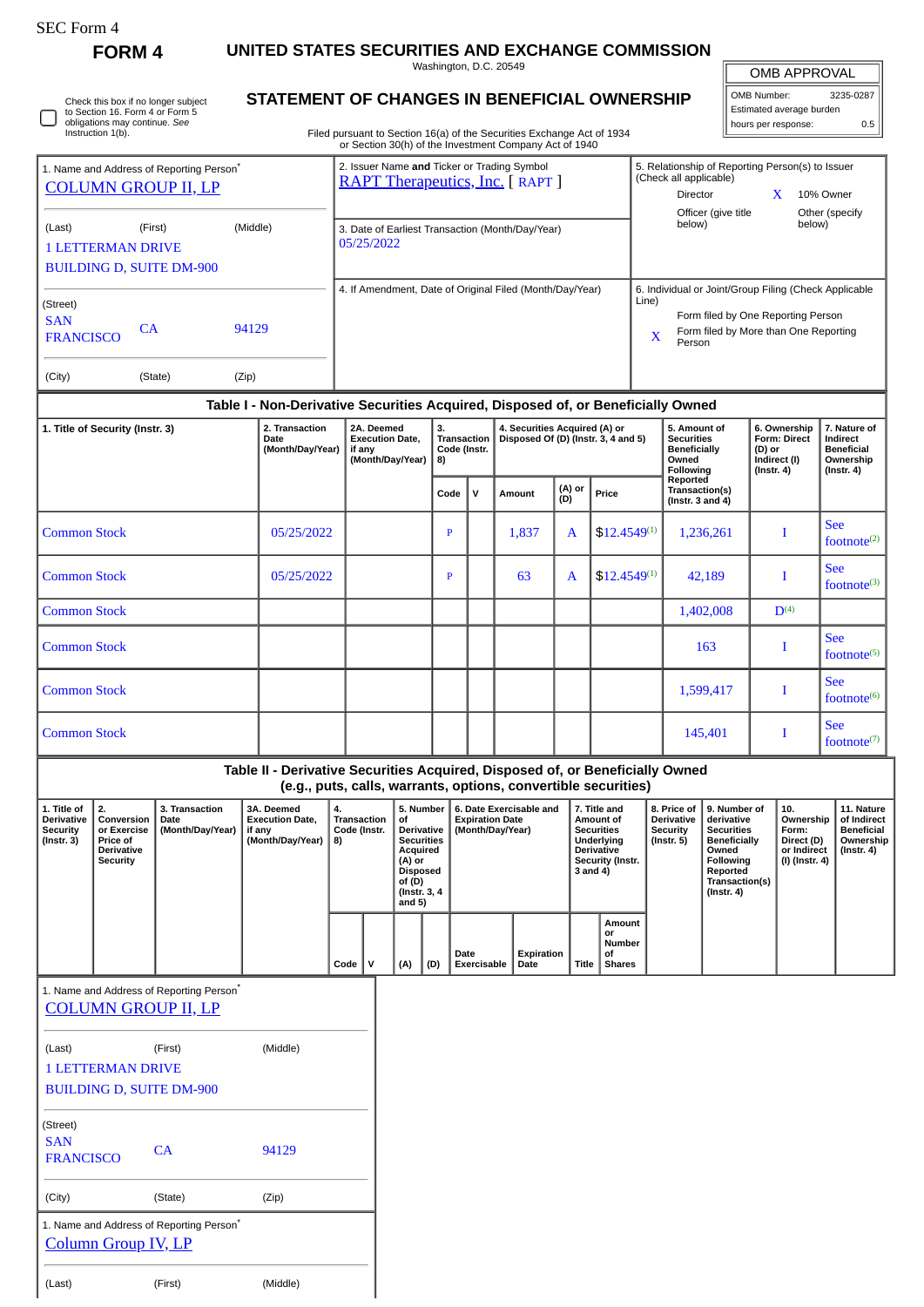| <b>1 LETTERMAN DRIVE</b>                                                              |         |          |
|---------------------------------------------------------------------------------------|---------|----------|
| <b>BUILDING D, SUITE DM-900</b>                                                       |         |          |
| (Street)<br><b>SAN</b><br><b>FRANCISCO</b>                                            | CA      | 94129    |
| (City)                                                                                | (State) | (Zip)    |
| 1. Name and Address of Reporting Person <sup>*</sup><br><b>Column Group IV-A, LP</b>  |         |          |
| (Last)                                                                                | (First) | (Middle) |
| <b>1 LETTERMAN DRIVE</b>                                                              |         |          |
| <b>BUILDING D, SUITE DM-900</b>                                                       |         |          |
| (Street)                                                                              |         |          |
| <b>SAN</b><br><b>FRANCISCO</b>                                                        | CA      | 94129    |
| (City)                                                                                | (State) | (Zip)    |
| 1. Name and Address of Reporting Person <sup>*</sup><br><b>Column Group IV GP, LP</b> |         |          |
| (Last)                                                                                | (First) | (Middle) |
| <b>1 LETTERMAN DRIVE</b>                                                              |         |          |
| <b>BUILDING D, SUITE DM-900</b>                                                       |         |          |
| (Street)                                                                              |         |          |
| <b>SAN</b><br><b>FRANCISCO</b>                                                        | CA      | 94129    |
| (City)                                                                                | (State) | (Zip)    |
| 1. Name and Address of Reporting Person <sup>*</sup><br><b>TCG IV GP, LLC</b>         |         |          |
| (Last)                                                                                | (First) | (Middle) |
| <b>1 LETTERMAN DRIVE</b>                                                              |         |          |
| <b>BUILDING D, SUITE DM-900</b>                                                       |         |          |
| (Street)                                                                              |         |          |
| <b>SAN</b><br><b>FRANCISCO</b>                                                        | CA      | 94129    |
| (City)                                                                                | (State) | (Zip)    |

## **Explanation of Responses:**

1. The price reported in Column 4 is a weighted average price. These shares were purchased in multiple transactions at prices ranging from \$12.44 to \$12.50, inclusive. The Reporting Person undertakes to provide to the Issuer, any security holder of the Issuer or the staff of the Securities Exchange Commission, upon request, full information regarding the number of securities purchased at each separate price within the ranges set forth in this footnote (1) to this Form 4.

2. The securities are directly held by The Column Group IV, LP ("TCG IV LP"). The Column Group IV GP, LP ("TCG IV GP LP") is the general partner of TCG IV LP and may be deemed to have voting<br>and investment power with respe have voting and investment power with respect to these securities. The managing members of TCG IV LLC are David Goeddel, a member of the issuer's board of directors, Peter Svennilson and Tim<br>Kutzkey (collectively, the "TCG IV LLC and each of the TCG IV Managing Members disclaim beneficial ownership of these securities, except to the extent of their respective pecuniary interest in such securities.

3. The securities are directly held by The Column Group IV-A, LP ("TCG IV-A LP"). TCG IV GP LP is the general partner of TCG IV-A LP and may be deemed to have voting and investment power with respect to these securities. TCG IV LLC is the general partner of TCG IV GP LP and the ultimate general partner of TCG IV-A LP and may be deemed to have voting and investment power with with respect to these securiti respect to these securities. The managing members of TCG IV LLC are the TCG IV Managing Members. The TCG IV Managing Members may be deemed to share voting and investment power with respect to such securities. TCG IV GP LP, TCG IV LLC and each of the TCG IV Managing Members disclaim beneficial ownership of these securities, except to the extent of their respective pecuniary interest in such securities.

4. The securities are directly held by The Column Group II, LP ("TCG II LP"). The Column Group II GP, LP ("TCG II GP") is the general partner of TCG II LP and may be deemed to have voting,<br>investment and dispositive power TCG II GP Managing Partners may be deemed to share voting and investment power with respect to such shares. TCG II GP and each of the TCG II GP Managing Partners disclaim beneficial ownership of these shares, except to the extent of their respective pecuniary interest in such shares.

5. The securities are directly held The Column Group LLC ("TCG LLC"). The managing members of TCG LLC are the TCG II GP Managing Partners and Tim Kutzkey (collectively, the "Ponoi<br>Managing Partners"). The Ponoi Managing Pa of these shares, except to the extent of their respective pecuniary interest in such shares.

6. The securities are directly held by Ponoi Capital, LP ("Ponoi LP"). Ponoi Management, LLC ("Ponoi LLC") is the general partner of Ponoi LP and may be deemed to have voting, investment and<br>dispositive power with respect power with respect to such shares. Ponoi LLC and the each of the Ponoi Managing Partners disclaims beneficial ownership of these shares, except to the extent of their respective pecuniary interest in such shares.

7. The securities are directly held by Ponoi Capital II, LP ("Ponoi II LP"). Ponoi II Management, LLC ("Ponoi II LLC") is the general partner of Ponoi II LP and may be deemed to have voting, investment and dispositive power with respect to these securities. The managing partners of Ponoi II LLC are the Ponoi Managing Partners. The Ponoi Managing Partners may be deemed to share voting<br>and investment power with pecuniary interest in such shares.

## **Remarks:**

Due to SEC restrictions on the number of reporting owners, this is Form 2 of 2.